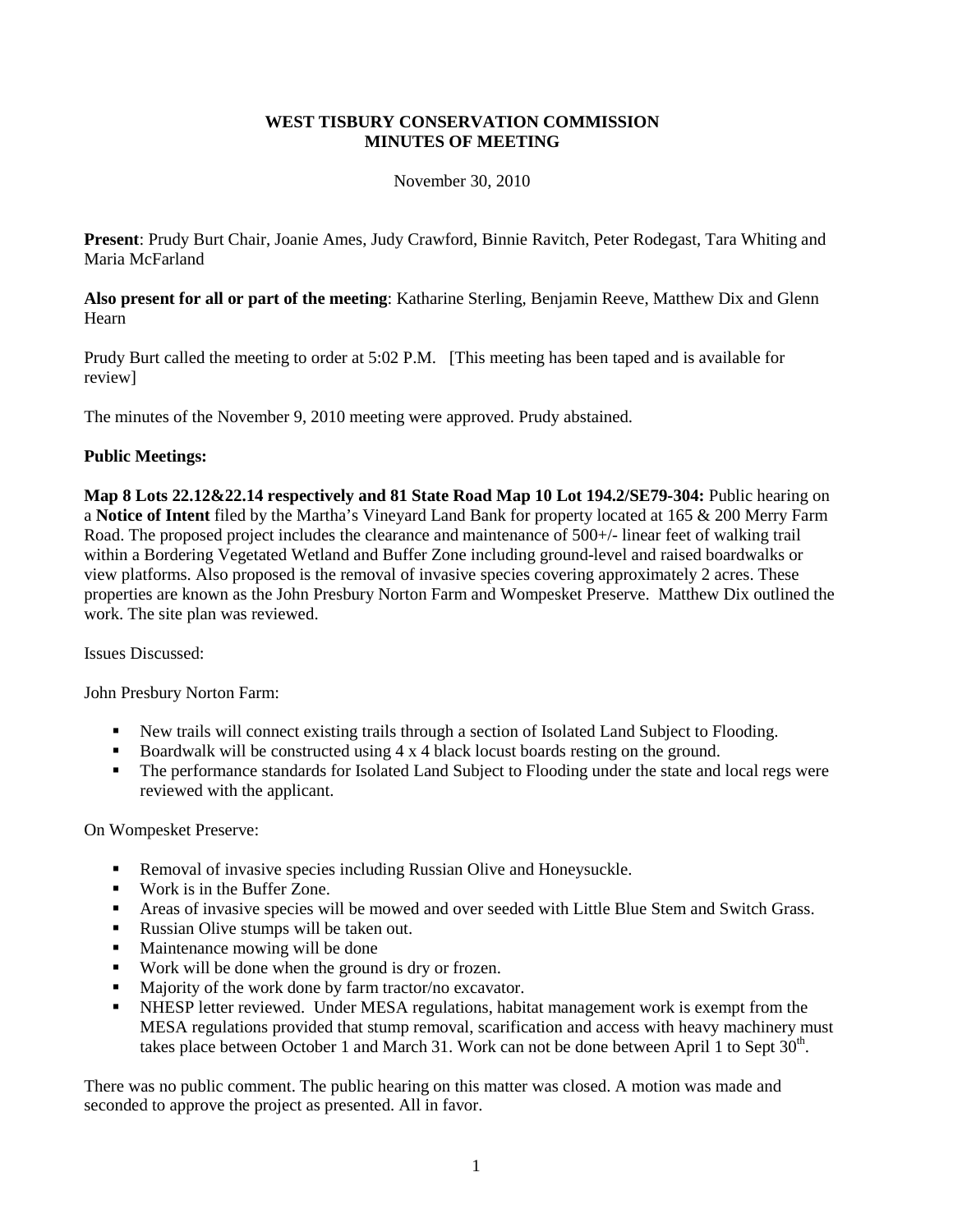Special Conditions:

- Work will be done in accordance project description and NHESP letter.
- On going maintenance provisions will be included to allow mowing in January or March when ground is frozen.
- No pressure treated wood.

A motion was made and seconded to approve the special conditions. All in favor.

**Map 8 Lot 1/SE79-303:** Public Hearing on a **Notice of Intent** filed by the Martha's Vineyard Land Bank for property located at 100 Buttonwood Farm Road**.** The proposed project includes the clearance and maintenance of approximately 500+/- linear feet of walking trail within the Buffer Zone and a 45'raised wooden boardwalk through a Bordering Vegetated Wetland on a trail easement over a section of **Map 8 Lot 1 owned by Katharine Parks Sterling.** The trail easement runs between the Land Banks' Wompesket Preserve and John Presbury Norton Farm properties.

- Matthew Dix presented the project. This is the second time the Land Bank has filed for permission to do this project (see SE79- 299). The first time Matthew filed one application for the trails at Wompesket, John Presbury Norton Farm (just approved/SE79-304) and this trail over the Sterling property. This time he separated the projects into two filings.
- The proposed trail will run through the Buffer Zone. Regardless of where the trail ends up being located, the work to establish the trail will be done in the same manner. There is no more impact to the Buffer Zone from the trail being put in one area or another. The Land Bank and the property owner are in a dispute over the validity of the relocated easement and whether the relocation of the easement impacts the scenic value of the easement. There is no view easement granted in the easement document and the applicant has not asked for approval to create a view channel.

Issues discussed:

- Is the Commission able to issue an Order of Conditions when the applicant has an easement but there is a dispute between the parties over the location of the easement and which easement document controls?
- The history of the easement and relocation of the easement was reviewed in detail by the Land Bank and property owner.
- Commissioners discussed whether it was necessary to ask town counsel for an opinion. It was decided that it was up to the applicant to provide the Commission with a written legal opinion. Commissioners discussed the regulation in question: *310 CMR 10.05(4) states that if the applicant and landowner are not the same, an applicant shall obtain written permission from the landowner(s) prior to filing a Notice of Intent for proposed work except for work proposed on Great Ponds etc.*
- Commissioners also discussed the last time it was faced with making a decision about this issue (SE79-260). In that instance, the Commission asked the applicant to withdraw the NOI but the applicant refused. The Commission and the applicant each got a written legal opinion. Town Counsel advised the Commission to deny the application as being administratively incomplete.
- Commission staff described how an Order of Conditions could be written if the NOI was approved. The order could require the applicant to come back to the Commission once the final location of the trail is settled. An approved order is recorded on the title of Katharine Sterling and for the title to the Land Bank easement. Both parties are listed in the Order. Putting in a trail is permittable work.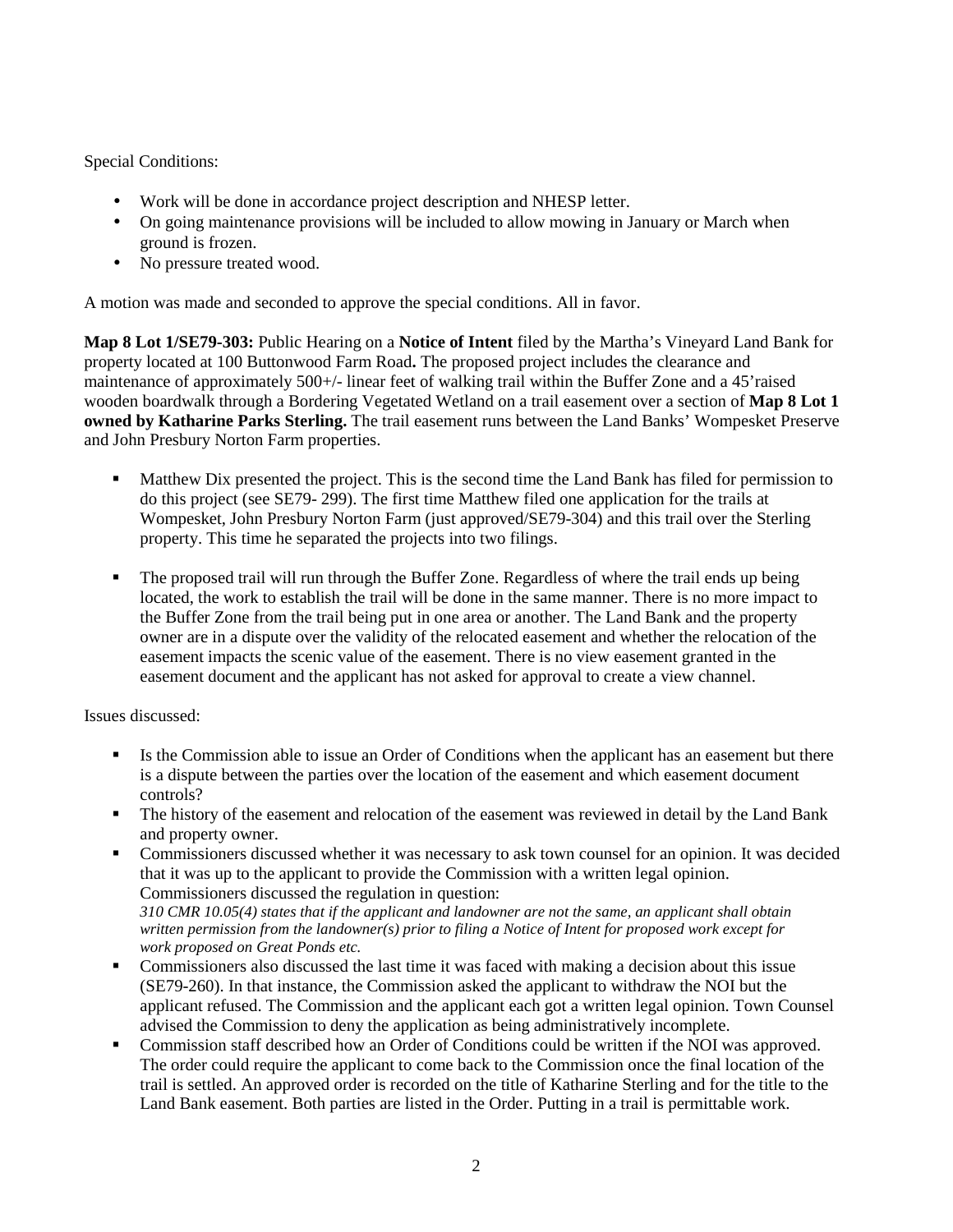# Public Comment:

- Ben Reeve submitted a letter dated November 30, 2010 objecting to the filing of this Notice of Intent.
- Acting in his capacity as a member of the Land Bank Commission, Glenn Hearn read a section of the original easement agreement concerning prohibitions on relocation of the trail for the record. Relocation of the easement must be agreed to by the grantee. The Land Bank did not agree to the relocation and filed an objection to the relocation. Glenn stated that he thinks the Commission can act on the Land Bank application.

## Next Steps:

- Maria will try to get some guidance from the MACC/ legal help line. The Commission decided that they would not ask the Board of Selectmen for access to counsel.
- Matthew will have to go back the full Land Bank Commission for permission to obtain a written legal opinion.

After the discussion, the applicant requested a continuance. A motion was made and seconded to continue this public hearing to 5:30 PM on December  $14<sup>th</sup>$ . All in favor.

## **Old Business**

## **Sutula/Map 3 Lot 2**:

As Built Plan: Members reviewed e-mails from Frank Sutula regarding the Commission's request for as-built plan. Mr. Sutula thinks we have everything we need and do not need a new as-built plan. Maria replied to his email to let him know that the plan we have is not an as-built. We asked for this as-built plan to avoid issues arising when he wants to do work in on his property. The board reaffirmed the need for an as- built plan.

Snow fencing: Maria reviewed a second e-mail from Mr. Sutula regarding the existence of a lease between the Sutula's and the Town for the beach zone on the Sutula property. Jen and Maria were unable to find a signed copy of this lease. There was a lease between Peter Goethals the prior owner and the town for the beach zone which expired in 1997. Board of Selectmen minutes reflect that there were discussions with Mr. Sutula but no record can be found of a lease. Maria has asked Mr. Sutula to send in a copy of the signed lease.

The Beach Zone is part of the Sutula property adjacent to Lambert's Cove Beach which is owned by the Town.

Using GPS, Kristen Fauteux was able to confirm that the fencing Mr. Sutula put up without permission from the Commission is located within the Easement Zone covered the SMF conservation restriction. Mr. Sutula contends in his email that he put the fencing in the Beach Zone because people were trespassing from the town beach and causing erosion. He said that the lease required the Town to put in this fencing. The Beach Zone is 100 feet wide and runs the length of both the Strecker's and Sutula property. [These zones are shown on the plan attached to the Goethals lease.]

Maria was instructed to send Mr. Sutula a letter informing him that the lease matter should be taken up with the Board of Selectmen and that regardless of where the fence is located he needed permission from this board to install the correct type of fence. He also needs permission from Sheriff's Meadow Foundation if the fencing is in the Easement Zone.

# **New Business**: